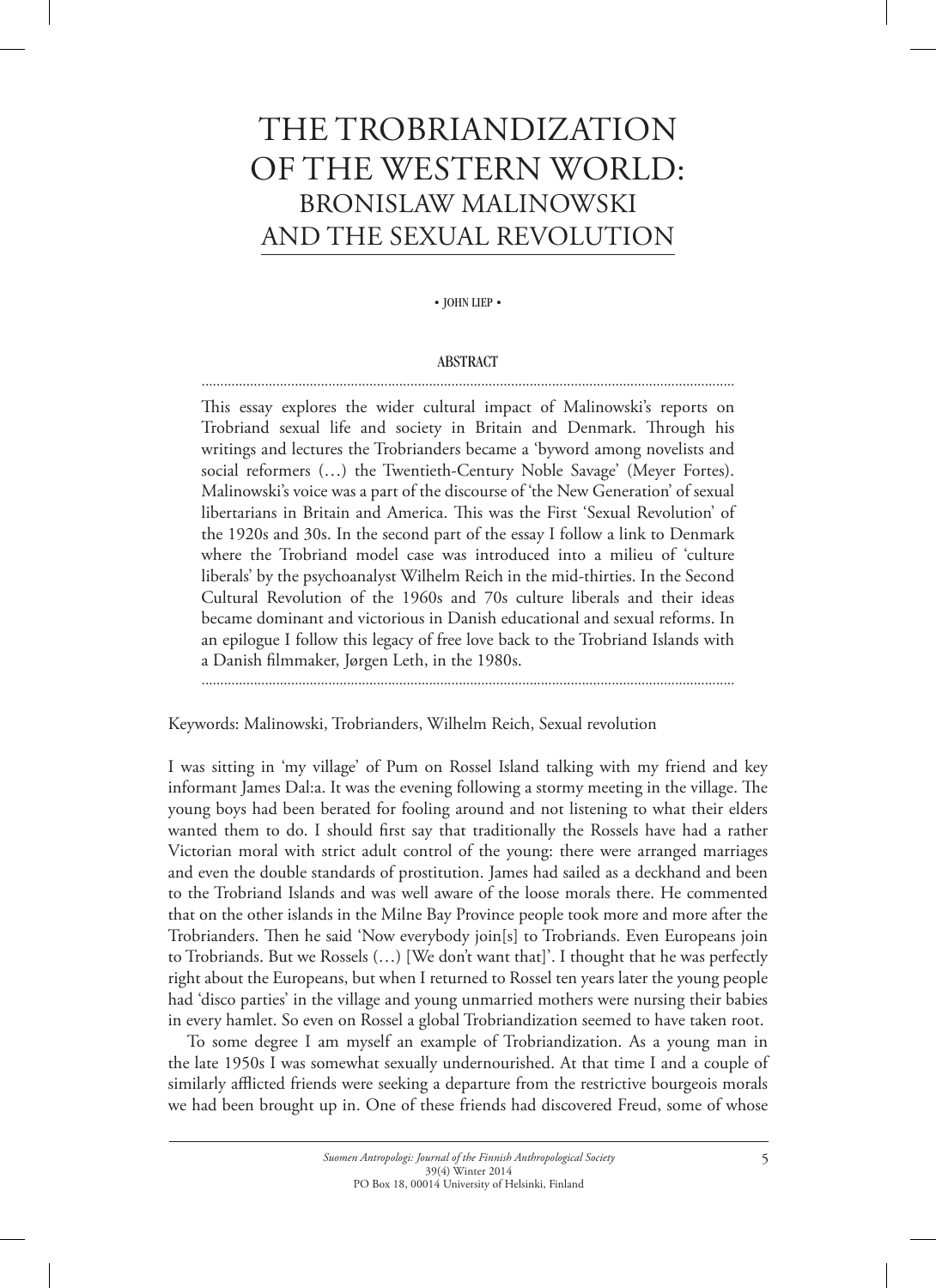works were at that time being translated into Danish. Freud became our prophet. We now understood how our sexual desires had been repressed and driven into the subconscious. We were all much concerned with needs that were in fact 'natural' but had been prohibited by civilisation. We were convinced that out in the world there were 'primitive peoples' who followed a natural and free way of sexual life. We read popular travel books about exotic peoples, Bengt Danielson's *Love in the South Seas* and Ford and Beach's *Patterns of Sexual Behaviour*. One day my friend had found a slim volume in a bookstore with the enticing title *Sex and Repression in Savage Society*. This was my first encounter with Bronislaw Malinowski and it would lead me to enter the study of anthropology a few years later.

The problem I want to approach is this: have Europeans indeed 'joined' the Trobrianders? And if that is the case, how did it come about? Malinowski's publications about the sexual life of the Trobriand Islanders did play a part in it. But I am not concerned with conventional history of anthropology. Usually, this is an endogamous discourse within the discipline itself. What I am interested in here is how anthropological reports and theories are directed out from the discipline into other forums and to other audiences. I want to look at how the diffusion of anthropological facts and ideas are in resonance with fields of opinion and social movements in wider society. At best I should want to know how these ideas have been appropriated and made use of by common people in society. I have not been able to do this with regard to Britain, where the context of sources was unfamiliar to me, but in the Danish case I have been more successful.

The paper is in two parts. First, I shall describe how Malinowski first framed his discussion of Trobriand sex data in an encounter with psychoanalysis. In a second phase, he presented his material in full monograph form in *The Sexual Life of Savages* (1929). Meanwhile, he was active in bringing his findings to bear on problems of social reform in Britain. In the second part of the paper I shall relate how the radical psychoanalyst Wilhelm Reich interpreted Malinowski's description of Trobriand sex life in a Marxist framework. Reich introduced the Trobriand case into Denmark where it became a model of sexual freedom for a group of young, radical Danish revolutionaries.

## *PART ONE. Malinowski and sexual reform in Britain during the 1920s*

## Malinowski's interest in sex

In his youth Malinowski was part of a hectic, romantic and decadent avant-garde milieu of students, writers and artists in Cracow and its holiday resort Zakopane. His closest friend was Stas Witkiewicz, a poet and painter. The two discussed philosophy and art, and engaged in erotic experiments and love affairs with various women. They both searched to establish a stable core in their fragmented personalities. Malinowski was torn between base sexual drives, ideals of pure and lasting love, and a monkish urge to keep to the discipline of scholarly work. He was a provocative, but also vulnerable and selfintrospective man. No question that he would later be prone to study sexuality, but also the taboos and institutions that framed it in the Trobriands. A further stimulus came from his armchair study of the Australian Aborigines (1913). Here, he had debunked the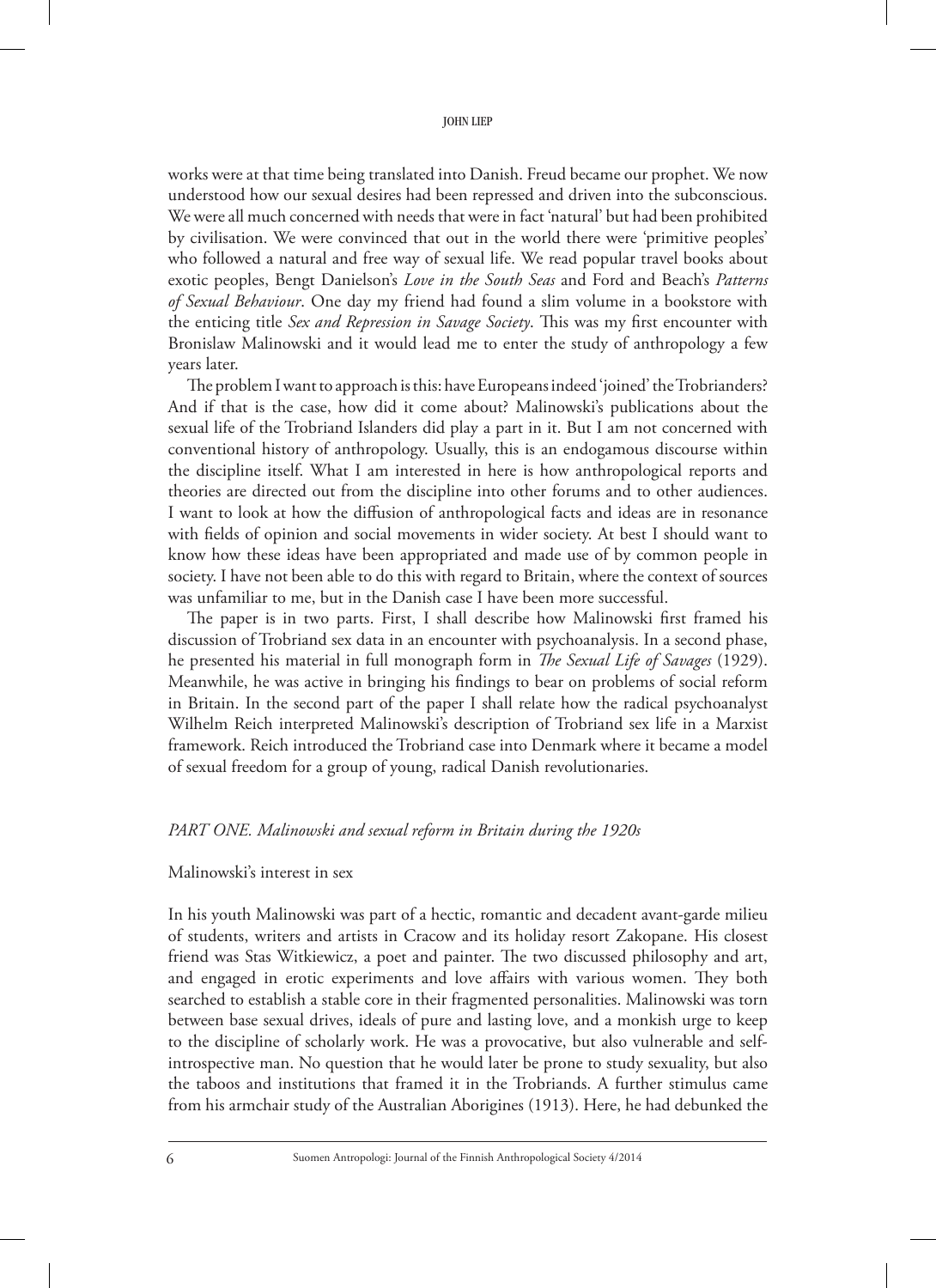evolutionary theories of group marriage and sexual promiscuity. He had also established, as he believed, the Australian natives' ignorance of biological paternity. Within days in Omarakana, 'he was recording salacious details' of sexual behaviour (Young 2004: 403).

#### Malinowski's involvement with psychoanalysis

On his return from the Antipodes Malinowski first wrote his epic on the kula exchange *Argonauts of the Western Pacific* (1922), a monograph that established his renown as an outstanding ethnographic fieldworker. He now proceeded to build a career.<sup>1</sup> This was in a period of break-up of values after the Great War. There was disillusion among the young with the moral authority of the former generation who had caused the slaughter of millions in the trench warfare of the Great War. The young were in search of a new liberty from former moral principles. It was the time of the 'flapper', the independent young girl who on her own sought sexual encounters in the jazz clubs of London (Malinowski 1962: 103–105). In the early 1920s psychoanalysis had become an intellectual fad in England (Stocking 1986: 29; cf. Malinowski 1960 [1927]: 5). Malinowski soon grasped the opportunity to employ his Trobriand discoveries in a dialogue with the new science of the unconscious.

In the field he had not been too familiar with Freud's theories. He and Stas had both had a fling with psychoanalysis in Zakopane in 1912, having their dreams analysed by two different analysts (Young 2004: 194, 206). During his second expedition to the Trobriands in 1918 Seligman who, through Rivers, had become interested in psychoanalysis, sent Malinowski 'a short account of dreams'; probably Rivers' '*Dreams and primitive culture*' (1917). Malinowski answered that he already had a 'fair idea' of Freud's theory, having read part of *Traumdeutung* and some ethnological articles in *Imago* (the official journal of the Psychoanalytic Movement) (Stocking 1986: 31).2 When *Argonauts* came out in 1922 he had already been studying Freud more seriously and was developing ideas about how to apply psychoanalysis to his Trobriand data. Just after the appearance of the book his publisher expressed his satisfaction that Malinowski would now turn to 'Studies in Erotics and Psychoanalysis among Savages' (ibid.). From 1923 to 1925 he published a number of articles on this theme—one of them also in *Imago*, but all of them in the periodical *Psyche* edited by C.K. Odgen who became a friend.3 *Psyche* was a psychological Cambridge journal of broad scope where philosophers and scientists could discuss new points of view.

Malinowski began by laying out the principles, as he understood them, of Trobriand mother-right. Totemic descent is through the mother; the children of the family are of her flesh and her clan only. The family is, however, still a well-established sociological unit. The wife moves to her husband's village at marriage and the father is the 'master' of the household, but he has no rights over the children. They are only related to the mother. The father is an 'outsider' in the family. Malinowski asserted that the natives deny any physical role of the father in conception.<sup>4</sup> Nevertheless, he is a loving father who cares for the children of his household. When the male child grows up he will learn that he is of his mother's clan and different from his father's. He also learns that his mother's brother is the one who has real authority over him. His real place where he has rights of inheritance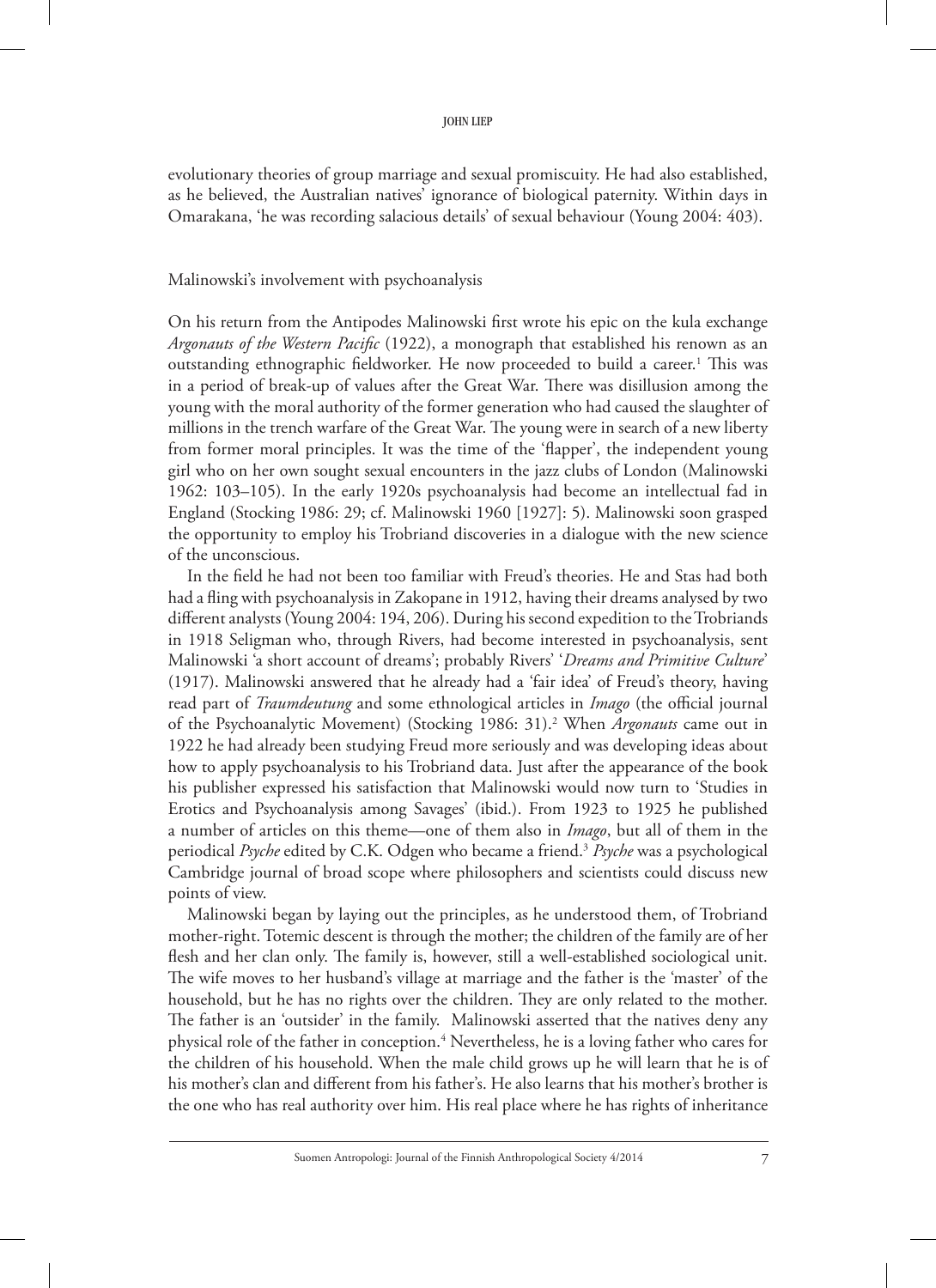is in the mother's brother's village.<sup>5</sup> The sociological duality and source of conflict in the Trobriands is thus between father-love and mother-right.

The Oedipus complex as conceived by Freud is well-known. The boy-child loves his mother and wants to stay in her bed. He hates the stern and demanding father who ousts him from the mother's bed and possesses her. Hence the complex: the boy wants to kill his father and make love to his mother, but must repress these wishes to the unconscious where they become a source of neurotic troubles. Malinowski argued that in a matrilineal society where the father has no authority over the boy and, on the contrary, is a loving friend, there can be no Oedipus complex. Instead there is a matrilineal complex where the boy hates his authoritarian mother's brother and wants to make love to his own sister. This is the source of repression in the Trobriands. Malinowski accepted the existence of the Oedipus complex in the Central European patriarchal family of his youth but he argued that the complex would take a different shape according to the cultural variations of different societies.

Malinowski's argument was issued also in *Imago* (1924), but it did not please the Father of psychoanalysis.<sup>6</sup> His 'Lord Lieutenant', as Stocking calls him (1986: 37), the English psychoanalyst Ernest Jones, took it upon himself to reject Malinowski's revision. Malinowski's Trobriand case only confirmed Freud's theory, Jones argued (1925). The Oedipus complex was still there, hidden in the unconscious. Mother-right, the professed ignorance of paternity and Malinowski's avuncular complex were just modes of deflection of the primordial Oedipus complex. The universal validity of Freud's theory could not be questioned. Having chewed on this rebuttal for some time, Malinowski's attraction towards psychoanalysis faded considerably. When he collected his *Psyche* articles with some additional chapters in his book *Sex and Repression in Savage Society* (1927) his approach was much more critical and the book would constitute the end of his dialogue with psychoanalysis. He now continued work on his second major Trobriand monograph, the book he and his wife Elsie called the 'big sex' (Wayne 1995: 93).7

Nevertheless, Malinowski had made his name known to the public through his engagement with psychoanalysis. He had published his articles in the noted crossdisciplinary journal *Psyche*. He had talked before a 'crowded' audience at *The Heretics*  Society in Cambridge in 1926 (Wayne 1995: 86–87).<sup>8</sup> He became a friend of the biologist Julian Huxley and of Bertrand and Dora Russell. The latter were notorious sexual reformers who founded the progressive Beacon Hill School in 1927.<sup>9</sup> Another reformer was the famous philosopher and psychologist Havelock Ellis. He was the author of seven volumes of *Studies in the Psychology of Sex*, first published from the 1890s to the 1920s (Lyons & Lyons 2004: 101). Ellis also became a friend of Malinowski and he wrote the preface to *The Sexual Life of Savages*. Malinowski had invited Ellis to comment on a draft chapter of *Sexual Life* and in the book he discussed several topics that Ellis had dealt with in his *Studies in The Psychology of Sex* (Lyons & Lyons 2004: 165, 170). Further, Malinowski was a strong supporter of the *British Social Hygiene Council* contributing to the Council's conferences (Firth 1981: 114; Wayne 1995: 142; Lyons & Lyons 2004: 174). Malinowski gave an address on 'Anthropology and Social Hygiene' at one of the Council's conferences (Malinowski 1926). Here he argued against continence before marriage, held that divorce should be made easier and saw no objection to the use of contraceptives (Firth 1981: 115). He also suggested that 'companionate' or 'trial' marriage on the model of Trobriand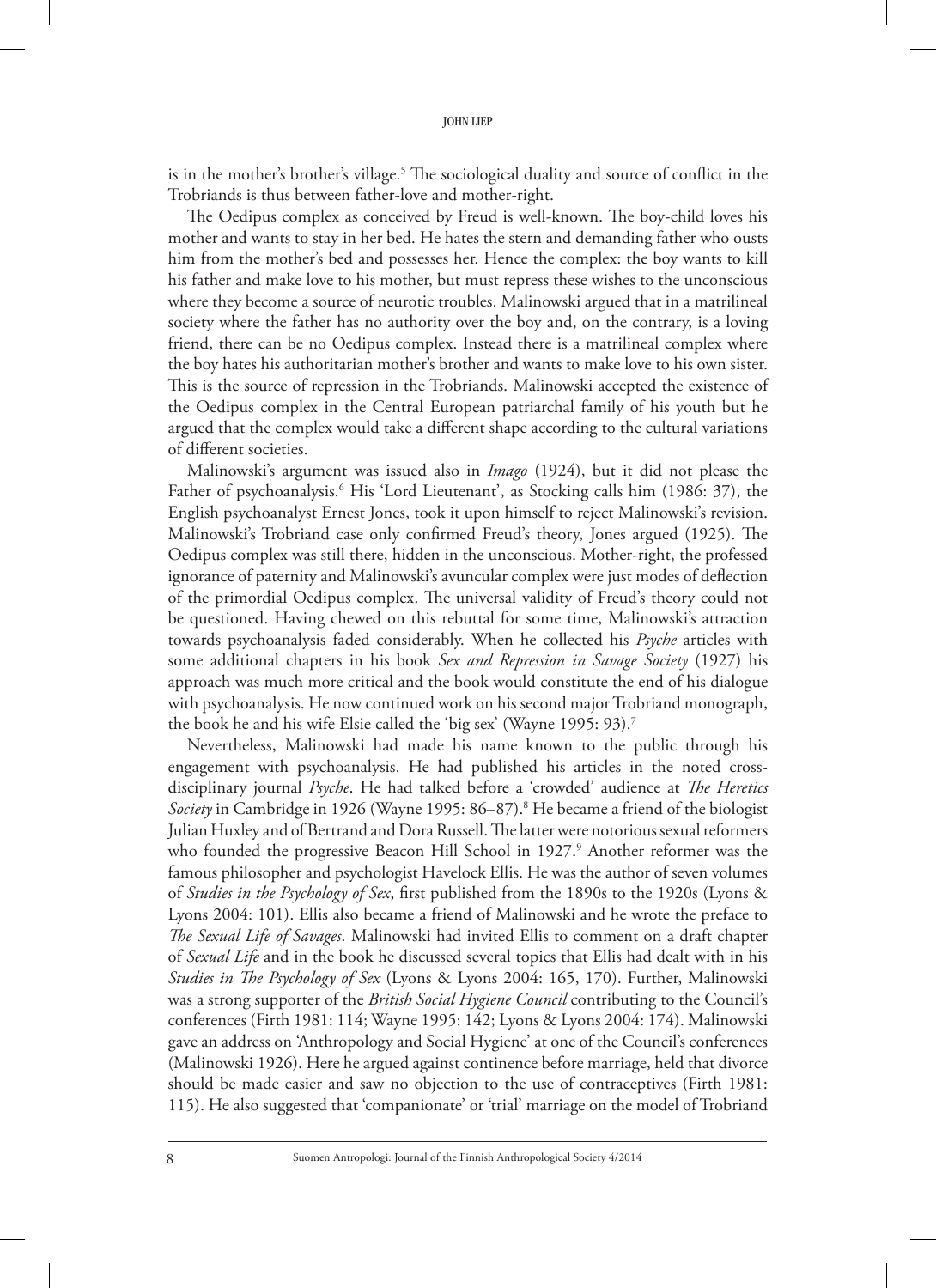adolescents would be a healthy phase leading to stable marriage. Homosexuals should be tolerated as long as they did not 'infect' others. He was always, however, a staunch supporter of marriage and the nuclear family, which he took to be universal institutions. Malinowski also knew the birth control advocate Marie Stopes. In the late 1910s she had published several books on marriage and love, arguing that husband and wife should be equal in marriage and both should have satisfactory sexual fulfilment. She had earlier said that the sex life of primitives had no relevance for civilised societies.<sup>10</sup> Nevertheless, Malinowski became a vice-president of her *Society for Birth Control and Racial Progress* in the 1930s (Lyons & Lyons 2004: 161). The Social Hygiene Council and Stopes's Society were concerned with the sexual ignorance of the lower classes and their uncontrolled rate of reproduction. Sexual education and access to contraceptives were means to improve the life of mothers and reduce the poverty of working class families. Eugenic measures to 'improve the purity of the race' were also much debated in the 1920s.

In 1926 Malinowski attended the *1. Internationalen Kongresses für Sexualforschung* in Berlin where he gave a paper on the anthropological study of sex. He met Richard Thurnwald who had done fieldwork in the Solomons and German New Guinea and also Dora Russell. On a visit to 'the homosexual den' of Magnus Hirschfeld's *Institut für Sexualforschung* he experienced 'a real shock' when he witnessed 'demonstrations of homosex' (Wayne 1995: 83). This was after all the nineteen twenties when sexual liberation was flourishing in Berlin during the Weimar government.

# *The Sexual Life of Savages*

*The Sexual Life of Savages* came out in Britain and America in 1929. A German translation appeared the following year (Malinowski 1930). *Sexual Life* was the first monographlength anthropological treatment of sexuality based on long-term fieldwork. Here sex was placed in its institutional framework of marriage, the family and social structure. The book was a demonstration of the functional theory of culture Malinowski was developing in the late 1920s. With some regret Malinowski had been forced by the publishers to abridge 'very much' the section on the act of sex 'with the detailed description of copulation' (Wayne 1995: 121). Nevertheless, he had cause to be 'hopeful' of the book's financial success when he was told that it was sold on the boulevards in Paris alongside *Lady Chatterley's Lover* and Frank Harris's *My Life and Loves* (ibid. 143–44).

*The Sexual Life of Savages* boosted Malinowski's renown in England and America. Bertrand Russell discussed the Trobrianders at length in his *Marriage and Morals* (1929: 14–24), and was especially impressed by Malinowski's analysis of the father's role (the lack of authority in the family, the ignorance of biological paternity) in a matrilineal society. Russell was also aware of Margaret Mead's research in Samoa (Mead 1928; Russell 1929: 107, 219–20). Havelock Ellis also referred approvingly to Malinowski's findings on several occasions (Ellis 1929: 18–20, 1930: 542–43, 1931: 40). Malinowski was invited to contribute to a reformist American anthology *The New Generation* edited by V.F. Calverton and S.D. Schmalhausen (1930) where he wrote his most elaborate attempt to form a theory of kinship, 'Parenthood—the basis of social structure'. In the book his essay appeared side by side with a chapter by Margaret Mead on 'Adolescence'.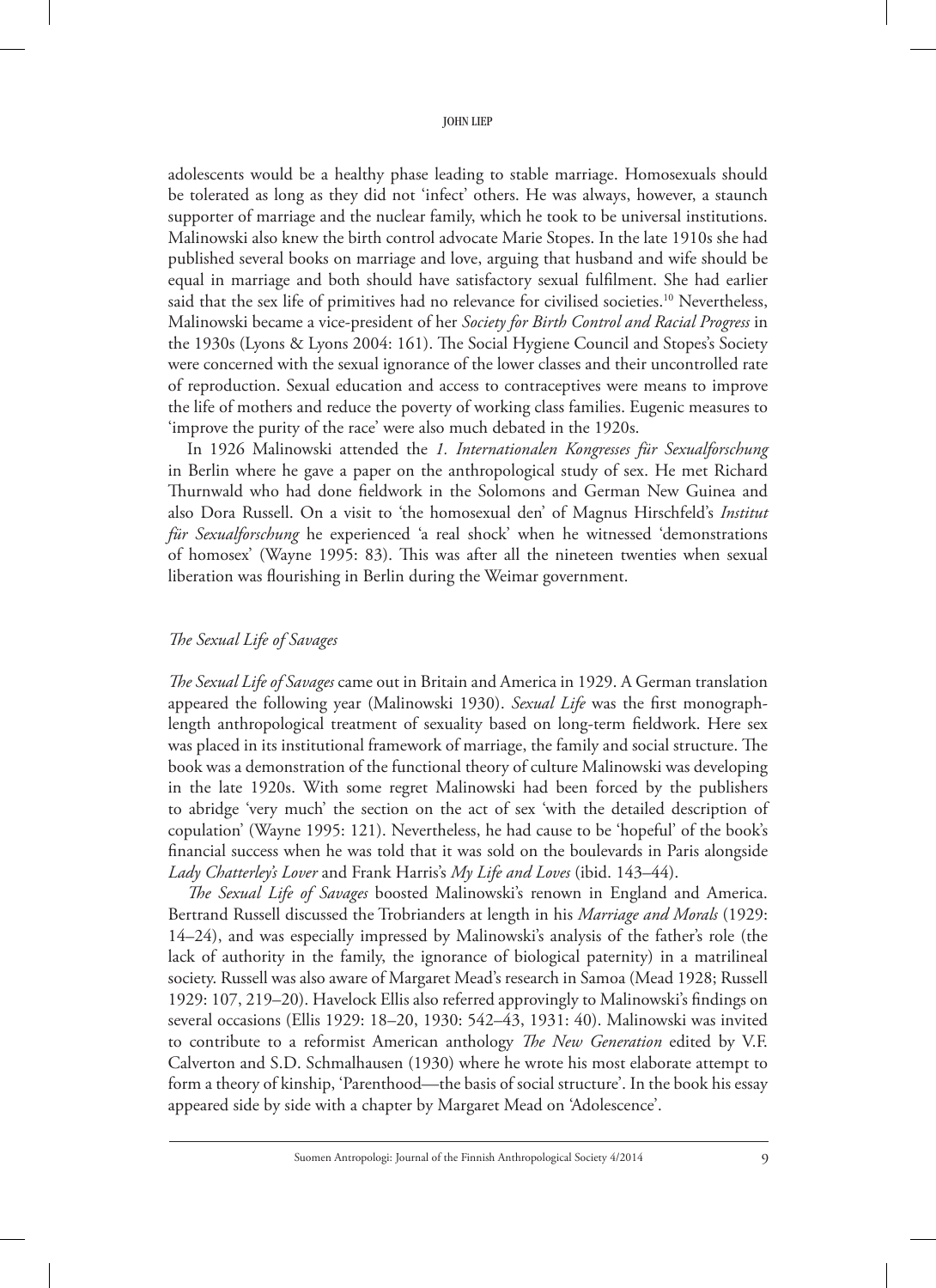Malinowski had made the Trobrianders known to the intellectual public to the extent that Meyer Fortes many years later could write: 'Did not the Trobrianders become a byword among novelists and sex reformers, as well as the model primitive society (I am tempted to say, the Twentieth-Century Noble Savage) for textbook reference among the most diverse scholars and scientists?' (1957: 168).<sup>11</sup> But it was into an upper-level sphere of discourse that Malinowski largely directed his writings on the sex life of the Trobrianders. I have found only one publication where he got through to an audience where his views could be applied in school education. This is a brief popular article 'The family: past and present' in *The New Era in Home and School*, the monthly magazine of *The New Education Fellowship* (1934).<sup>12</sup> Here he pointed out that there were primitive puritans as well as primitive liberals and reiterated his view that one could not discuss adolescent freelove-making without reference to the institution of marriage: the one should lead to the other.13 This magazine appears to be directed towards progressive school education and here it seems that Malinowski came closest to reaching an audience of people who could apply his knowledge directly in their professional discussions.

From 1930 Malinowski wanted to move on to other projects. He did not like to be known as a sexologist only. In the special foreword to the third edition of *The Sexual Life of Savages* (1932) he complained that the book had been misunderstood: the public had embraced only 'sensational details'. The real scope of the book as an achievement in fieldwork and a synthesis of facts (the functional method) had been overlooked (1932: xix–xxi). He was tired of being misunderstood as a prophet of sexual liberation. But here the magician had chanted a spell with a force beyond his control. In a wider world his Trobrianders would still by some be celebrated as models of sexual freedom, as we shall see. And it is to some degree his responsibility that tourists visiting Papua New Guinea will know the Trobriands as 'the islands of love'. During the 1930s Malinowski proceeded to elaborate his concept of culture. He completed his third great monograph on the Trobriands *Coral Gardens and their Magic* (1935). Among his many initiatives during the 1920s had been an approach to the Rockefeller Foundation that developed into securing considerable grants to the African Institute and the L.S.E. for functional anthropological field research into the early 1930s. Malinowski sent a number of students to do fieldwork in Africa and directed his interests towards problems of culture contact and change. In the late 1930s he was increasingly concerned with the rise of authoritarian politics in Europe as a threat to civilisation.

While Malinowski had finished his engagement with psychoanalysis in writing in the 1920s he continued to keep contacts with a few psychoanalysts such as J.C. Flugel, a British practitioner who became a friend (Firth 1981: 116; Wayne 1995: 158). In 1932, during his stay in southern France, he met Princess Marie Bonaparte, married to Prince George of Greece and Denmark (Wayne 1995: 162, 219). Marie Bonaparte had been analysed by Freud and was herself a psychoanalyst of importance in the French psychoanalytic milieu<sup>14</sup> who courageously brought Sigmund and Anna Freud out of Vienna after the *Anschluss* in 1938. When Freud had arrived in London Malinowski wrote a letter to him offering any assistance he was able to give. Freud, however, had not forgotten Malinowski's heretical revision of the master's Oedipus complex. He answered sourly that he was surprised to learn that Malinowski was now 'an adherent of psychoanalysis' having been more aware of his 'opposition and contradictions to our views' (Stocking 1986: 13).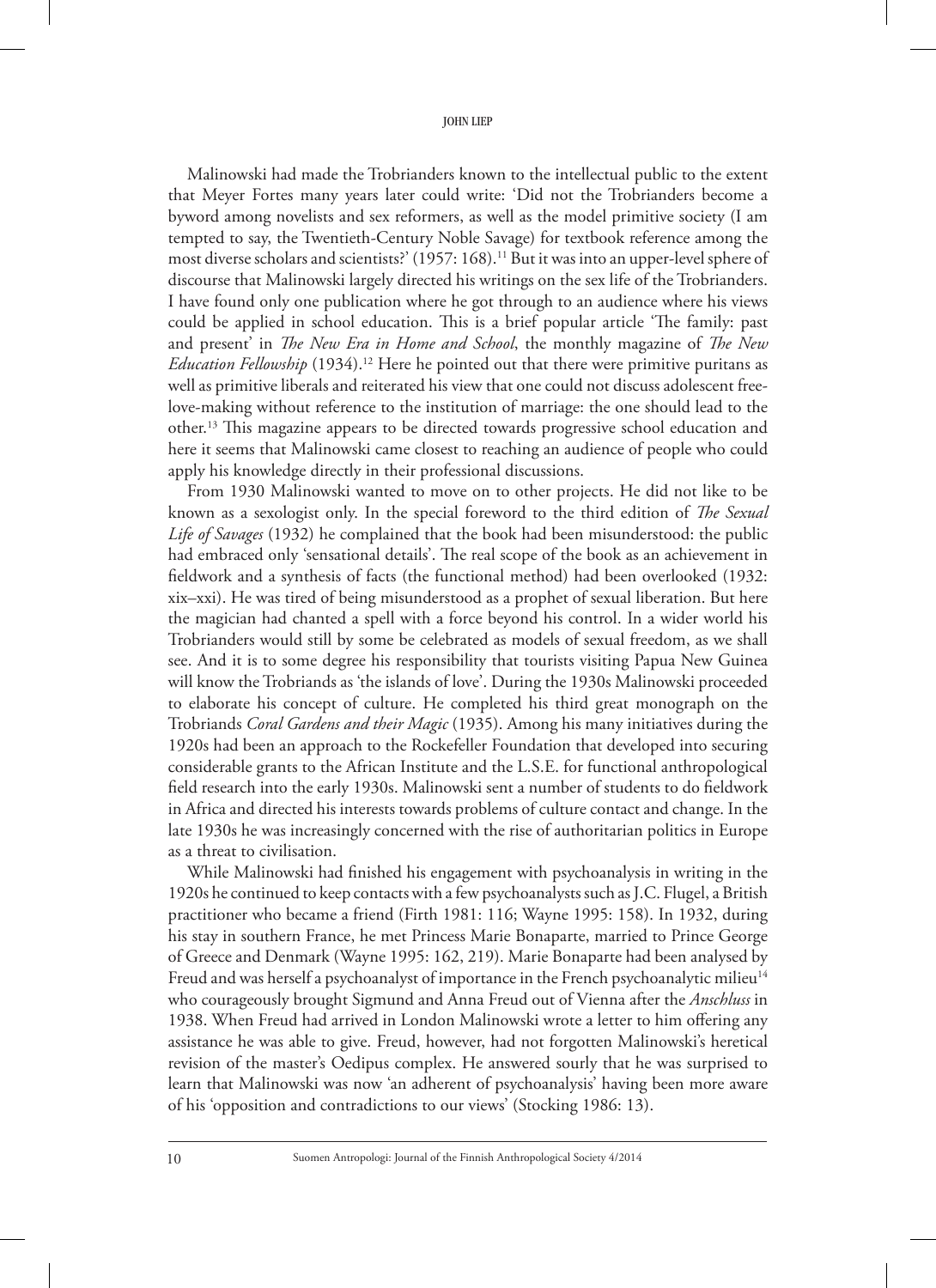## *PART TWO. Malinowski, Reich and Danish sexual liberals*

In August 1938 Malinowski attended the International Congress of the Anthropological and Ethnological Sciences in Copenhagen.<sup>15</sup> During his visit he was accosted by a group of young enthusiastic Danes who wanted an interview. They regarded him as a prophet of sexual liberation with his portrayal of free adolescent sexual life in the Trobriand Islands. This group of admirers represented the journal *Sex og Samfund* (Sex and Society) published by *Foreningen for Sexual Sundhed* (*The Association for Sexual Health*). Malinowski, however, had to disappoint them. 'I am rather conservative (…) in any case not a revolutionary', he said. He went on to point out that the sexual lives of savage societies must be seen in their functional connections with other institutions. We could not take one aspect of their life and apply it to our own society: 'we must solve our own problems ourselves' he declared, adding that personally he was now more concerned with the rise of fascism and communism than with sex (Elbrønd-Bek and Ravn 1975: 69–71).

## Wilhelm Reich

Malinowski and the Trobrianders had been introduced to Denmark by Wilhelm Reich. Reich was born in 1897 of wealthy Jewish parents, landowners in Galicia, the same province of Austrian-ruled Poland where Malinowski grew up. The two had some points of common interest, but politically they were Poles apart, one could say. While Malinowski was a conservative liberal, Reich for a time became a revolutionary communist.<sup>16</sup>

After having fought for Austria in the war Reich studied medicine in Vienna. In 1919 he became interested in psychoanalysis and became a member of the *Vienna Psychoanalytic Society* in 1922. He made an impression on Freud and soon took part in his 'inner circle'. He worked in the Vienna psychoanalytic clinic for outpatients from 1922 to the end of the decade. Here he was confronted with problems of working class patients that differed from those of the usual middle class clientele of psychoanalysts. It was here he became involved in socialist politics. Having been first a member of the Social Democratic Party he increasingly took part in the actions of the small Austrian Communist Party. In the late 1920s he studied Marx and Engels seriously and began to fuse psychoanalysis and Marxism. He also founded sexual hygiene clinics for workers in Vienna which offered counsel about abortion, contraception and adolescent sexuality. For Reich there could be no socialist revolution without an inner revolution liberating the repressed libido and 'orgastic potence'. Such views were met with increasing hostility in the Vienna psychoanalytic milieu. Reich's revolutionary politics also led to his expulsion from the Social Democratic Party. In 1930 he chose to move to Berlin where he joined the large German Communist Party. Reich was removed from the Vienna Psychoanalytic Society but in Berlin, being an extremely charismatic personality, he collected a new group of supporters and again opened sex-counselling clinics. He even persuaded the Communist Party to set up a German Association for Proletarian Sex-politics (Sex-pol). After the catastrophic German election in July 1932 where the Nazis became the largest party in the Reichstag, the communist party leadership became nervous about Reich's sex politics and he was expelled from the party. After the Nazi take-over in early 1933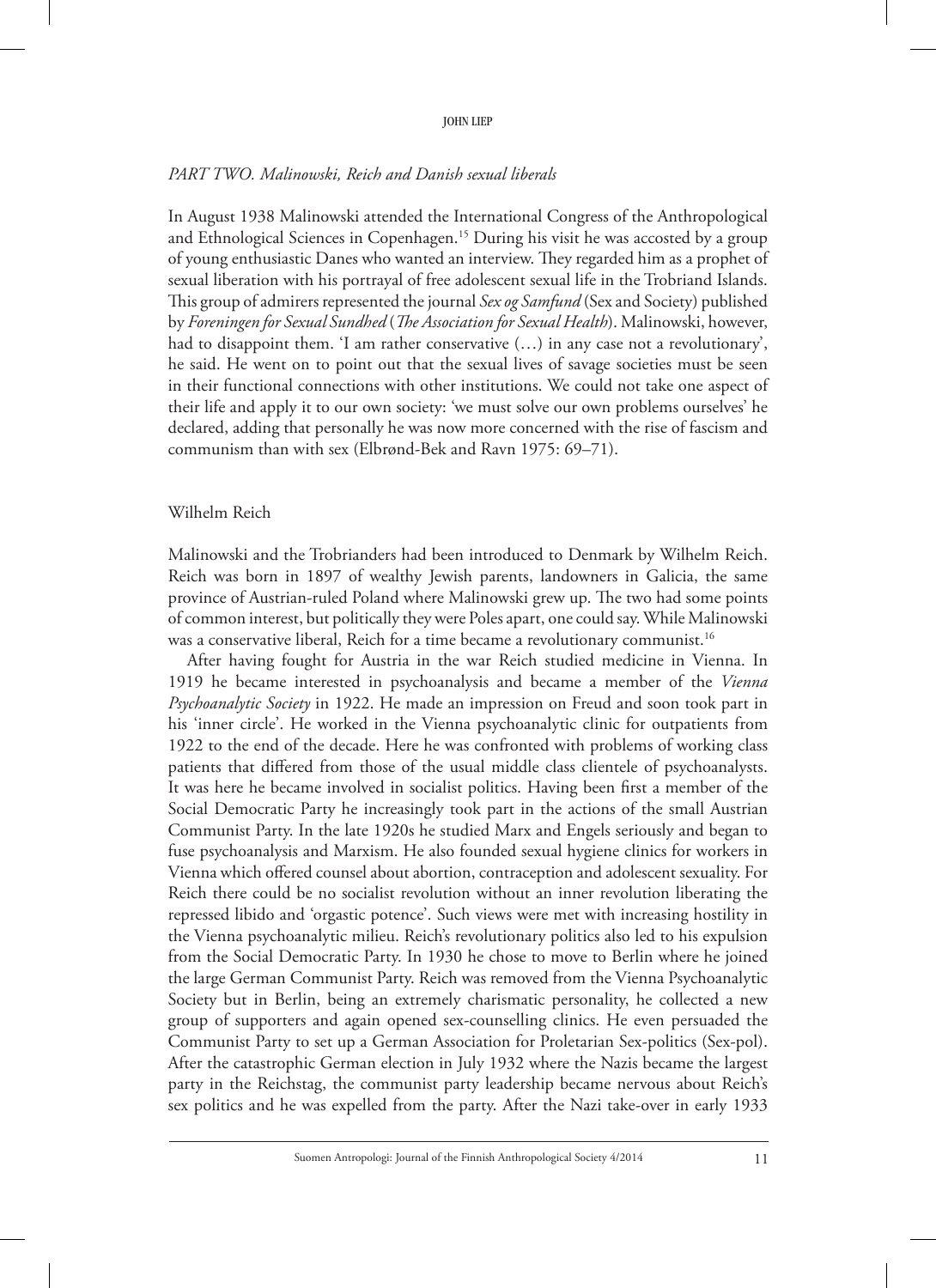and the *Reichstag* fire in February Reich fled to Denmark arriving in May 1933. Again he became surrounded by a group of supporters and established a seminar, but he did not get a work permit and his six month's visa was not renewed. After having left Denmark in December 1933 Reich visited London where he saw a lukewarm Ernest Jones, but was well received by Malinowski whom he met for the first time and with whom he had a friendly discussion (Sharaf 1983: 197). Reich then moved to Sweden and then to Norway where he stayed for five years. Here he began his bio-electric experiments which at the end were to lead him into madness. He followed Freud's misleading hydraulic model of the personality where the libido was compared to a kind of energy flowing through the person. For Reich, what he called orgastic energy (orgone) was an entity that could be discovered and isolated. Prominent Norwegian scientists dismissed his experiments and a strong press campaign was run against him. Reich left for the United States in August 1939 just before the outbreak of the Second World War. In America he built a new group of supporters and continued his experiments with the result that he was finally jailed for illegal practice and died in jail in 1957.

## *Einbruch der Sexualmoral*

Reich was a prolific writer and published a number of books through the 1920s and the early 1930s.17 The one relevant in this context is *Der Einbruch der Sexualmoral* (The Invasion of Sexual Morals) from 1932. By 1924 Reich had probably already read Malinowski's article '*Mutterrechtlische Familie und Ödipus-Komplex'* in *Imago* (1924b). In 1930 he read *Sexual Life of Savages* in the German translation (1930). Trobriand society interested Reich exceedingly and Malinowski became one of the few authors he quoted frequently (Sharaf 1983: 138).

In *Einbruch* Reich combined Malinowski's anthropological exploration of Trobriand sexual life with his own Marxism; the discussion of Trobriand society takes up 40 pages of a book of less than a hundred pages. Reich began by summarising Malinowski's description of the Trobrianders' lenient attitude towards infantile sexuality. He went on to portray the free sex-life of adolescents and their 'trial-marriages' in the bachelors' houses. The result was sexually well-adapted adults: '*Keine Neurosen—keine Pervasionen*' he wrote (1932: 23), and here he only concluded what Malinowski had said. This was for Reich an ideal case of the psychological benefits of sexual freedom. He then placed Trobriand society in a Marxist framework following the evolutionary stages of Morgan and Engels. The matriarchy of the Trobrianders was an example of *Urkommunismus*. There was common ownership of land, reciprocal exchange of products and an absence of money and social classes. But Trobriand society also evinced a transition to patriarchy, private property and economic inequality. This began with the exchanges at the contracting of marriage, in itself an institution of sexual restriction. It went on with the heavy obligation of a man's harvest tribute to his wife's brother. The chief's privilege of polygamy enabled him to amass wealth from his many brothers-in-law. Reich had a keen eye for chiefly marriage strategy: through the patrilateral marriage of his sister's daughter to his son a chief would ensure that the harvest tribute from his nephew would return to his own 'family' and keep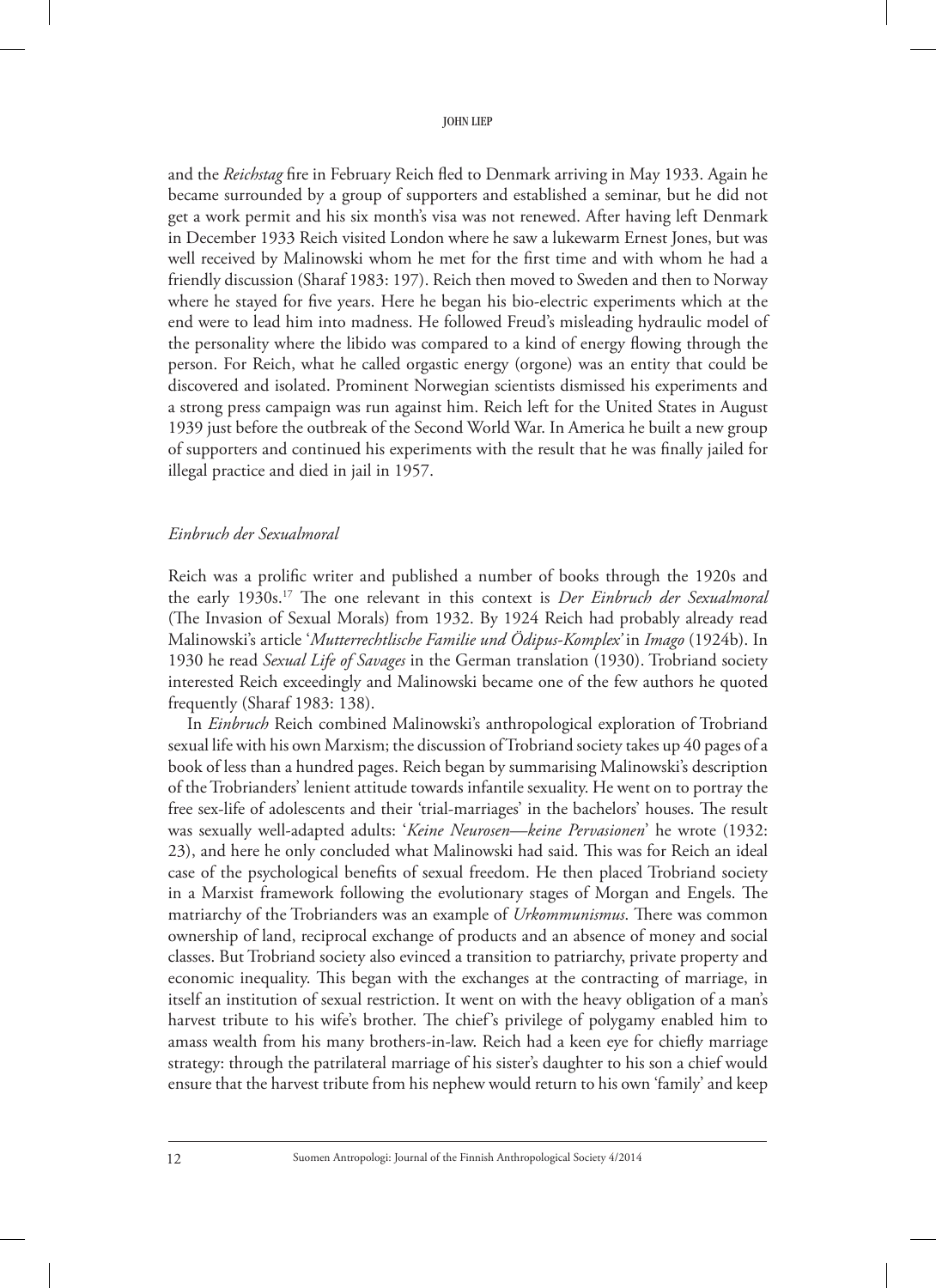his son with him. In this way a paternal line of descent would be facilitated. Reich was also quick to spot that in such arranged marriages the partners were engaged while they were small children and the future bride in particular was supposed to remain celibate until the marriage took place.<sup>18</sup> To Reich this was a clear case of the influence of sexual morals in the evolution of society.

## The Trobrianders in Denmark

During Reich's sojourn in Copenhagen in 1933 he ran a seminar followed by left-wing students with an interest in psychoanalysis and also some students of child pedagogy. During the fall of that year the group read and discussed Malinowski's *Mutterrechtliche Familie und Ödipus-Komplex* (the *Imago* article of 1924) and his *Geschlechtsleben der Wilden* (the German edition of *Sexual Life of Savages*) (Siersted 1972: 34). This was the first introduction to Malinowski's work about Trobriand child training and sexuality in Denmark.<sup>19</sup> When he moved to Sweden in early 1934 his Danish students and analysts visited weekly by the ferry to Malmö (1972: 35). Again when he moved to Norway there were frequent visits between the Danish sexpols and a new group which had built up around Reich in Oslo (1972: 40, 52): the two groups virtually fused into one. In Copenhagen Reich's successor was physician and psychoanalyst Tage Philipson who with other sexpol members had moved into a new working class housing estate called Ryparken in 1933. A progressive child pedagogue who had been studying under the Italian reform pedagogue Maria Montessori in London opened a kindergarten in Ryparken where the sexpol parents sent their children. They wanted to give them a 'self regulating' free upbringing but did not know how to do it (Korsgaard 2014: 211). Therefore, they established a monthly pedagogic seminar led by Philipson with other parents from Ryparken where children from the kindergarten could be used as cases for discussion. A large number of child pedagogy students were attracted by this seminar, most of them recruited from a recently established reform seminary in Copenhagen led by a (Freudian) psychoanalyst and a female psychologist (2014: 210–13). A whole generation of progressive kindergarten teachers were educated here (Thing 1993: 327).<sup>20</sup> After the war these reformist pedagogues would become leaders in the growing number of kindergartens in the country.

I do not know if any Malinowski texts were read at the Ryparken seminar, but the core group of sexpol members among the participants had all followed Reich's original seminar in 1933 and were well versed in Malinowski's Trobriand sexual ethnology. I suggest that this knowledge was passed on in the seminar. Small children's knowledge of the sexual intercourse of adults and the tolerance of their erotic play in the Trobriands could thus become an inspiration for how to bring up Danish children. The Trobriand case was taken by the sexpols as a prime counter example of a free and natural sex life as opposed to our own authoritarian, capitalist and repressive sexuality. This appears clearly in a large handbook about love edited by Philipson and brought out as late as 1952 (Philipson 1952). Here the sexual life of the Trobrianders is discussed over 20 pages (1952: 211–52), still as the only example of 'normal' sexual life as opposed to our own. During Malinowski's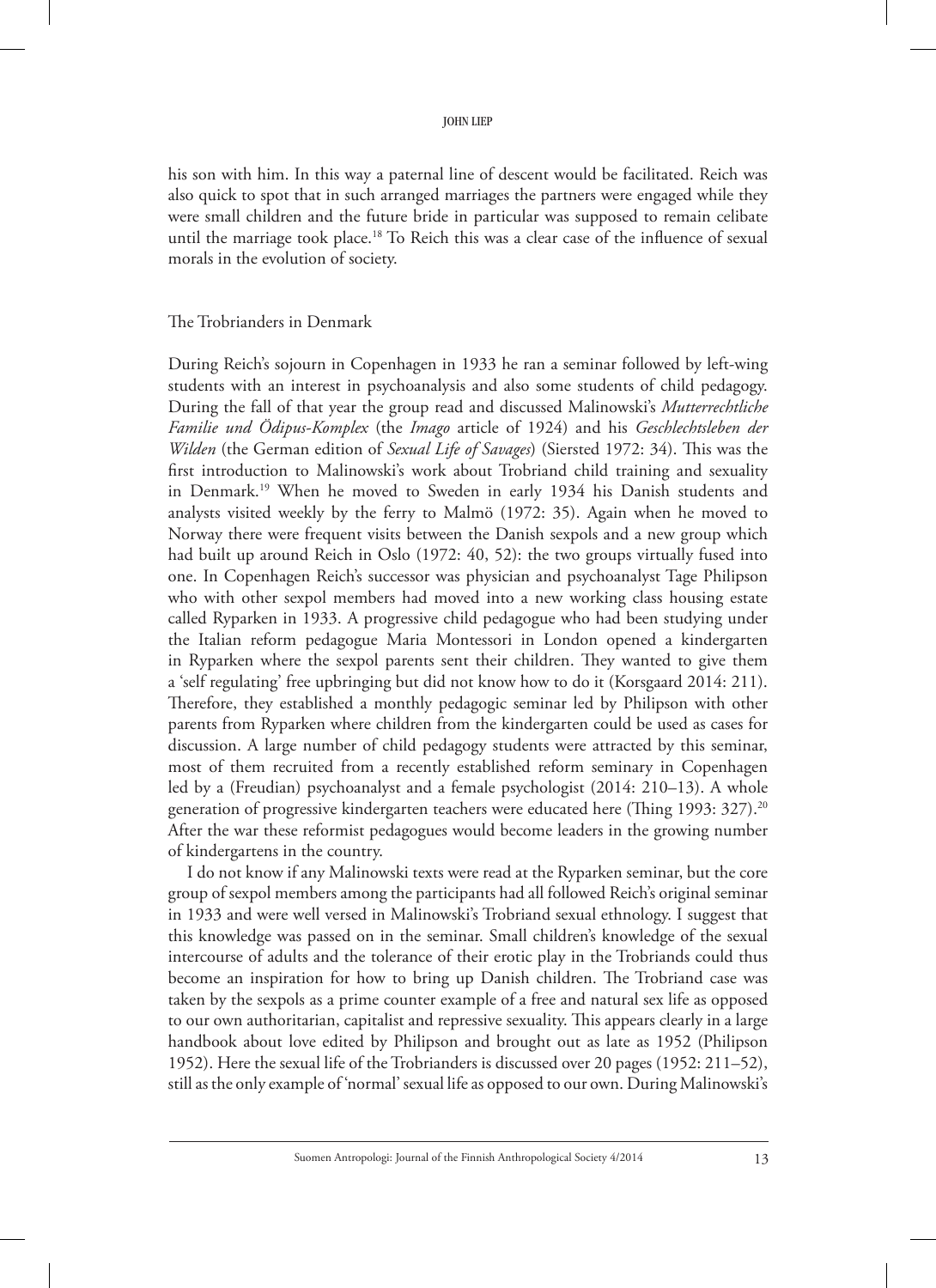visit to Copenhagen in August 1938 Reich and his Norwegian group came down from Oslo. They were all invited to a gathering of the Danish sexpols with Malinowski and spent an instructive afternoon and evening with him (Siersted 1972: 67).

Wilhelm Reich's followers may only have been a small sectarian group of some 20 people but their influence extended far beyond their number (Thing 1993: 325). They were part of a broader milieu of young liberal social reformers and left-wing intellectuals in Denmark.<sup>21</sup> These intellectuals fought for a more free education of children, sexual liberation, equality between the sexes and a reform of abortion laws. They were also much concerned with the rise of fascism and the threat of war in Europe, an interconnected field of associations, parties and movements that has later been called the 'Culture liberals'.22 The reform movement grew in the 1930s, later than in Britain. As in England jazz was a liberating cultural force in the life of these youths. In the shadow of neighbouring Nazi Germany the Culture liberals increasingly fought against growing nationalist and reactionary currents in the Danish public and repression from the authorities. After the occupation of Denmark by the Nazis in 1940 all their liberal efforts came to a standstill. If there was a 'First Sexual Revolution' in Denmark or Britain it seems to have been limited largely to middle class metropolitan young. The next sexual revolution would turn out to be a real cultural revolution.

## The Second Sexual Revolution

The war years and the first fifteen years of the cold war was a dark and depressive time where tenacious institutional authority and a conservative social ideology reigned in Denmark. Poverty was still widespread and petit bourgeois moderation, repression of desire and patriarchal dominance prevailed. This was soon to be overturned. From the late fifties began a period of economic growth, and middle-class prosperity was on the rise. The consumer society was developing and the market offered a plethora of new material pleasures in which temperance was outdated and new desires were released. Material with sexual content was increasingly published and in newspapers and books sexologists would guide people to more advanced sexual fulfilment. Simultaneously food connoisseurs appeared in the press to entice readers to new culinary experiences. In this climate the ideas of culture liberals became more widely accepted. From the mid 1950s jazz was revived as an entertainment for middle class youth and in the 1960s Copenhagen became a European centre for modern jazz. But a style of music that found a much wider engagement with the young population was beat and rock music. The importance of music as a life style and space for identity-building and liberal mobilization can hardly be overestimated.

The class division changed with the decline of the farmer class and the stagnation of the working class. But the middle class grew and grew and sent a flood of its young into higher education. Public grants for education enabled young students to live away from their parents which weakened the latter's authority. The universities, however, were soon unable to absorb the influx of students and this led to the student uprising in 1968. During the 1960s a large number of the younger part of the population had swung to the left and supported diverse radical left-socialist parties and movements. Meanwhile, the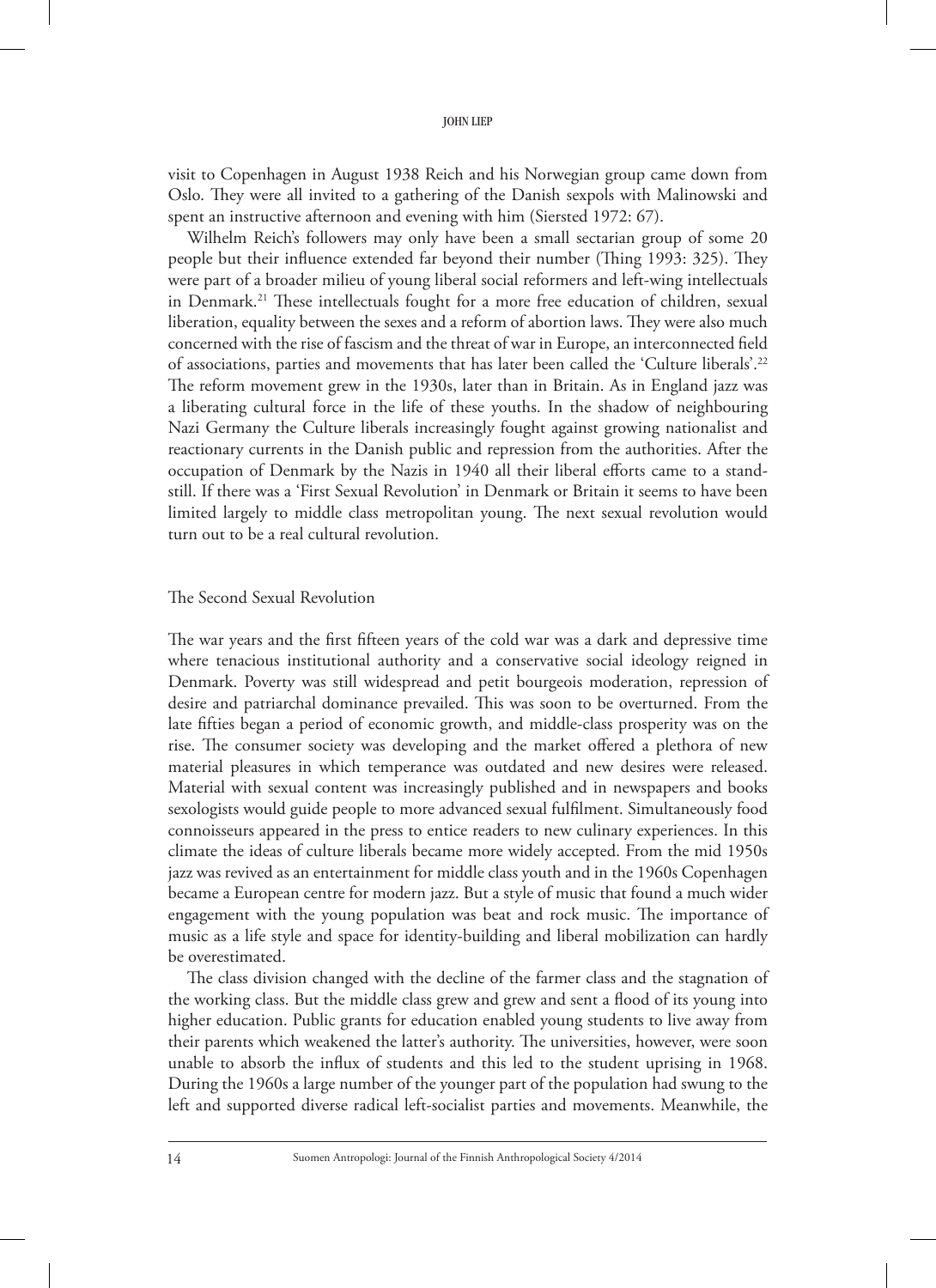Social Democrats were engaged in building the welfare state, which consisted of expanded educational and health systems staffed by the growing middle-class. The Social Democrats were now prepared for social reforms. Old and new 'Culture Liberals' took advantage of this development and in co-existence with the Social Democrats they were to occupy the dominating social discourse. They would enter the fast growing public institutions where they introduced their pre-war programmes of the 'new pedagogy', sexual education and the ideology of women's liberation. In this multi-determined conjuncture a great cultural revolution took place and within a couple of decades the sexual pattern of behaviour changed dramatically, with the new effective contraception playing a decisive role: in the fall of 1966 the Pill was approved by the health authorities. The summer of 1967 became the summer of love in Copenhagen (as well as in San Francisco and elsewhere). The same year written pornography was legalised, followed in 1969 by pictorial pornography. Sexual education became obligatory in Danish schools in 1970 and in 1973 free abortion was introduced. 'Companionate marriage' between young couples became a common thing; many would live together and beget children without being formally married. Adolescent sex became widely tolerated. Almost overnight parents would learn to greet the sweethearts appearing from teenagers' rooms on a Sunday morning and make their breakfasts. The Danes had really joined the Trobrianders, it would seem. But Malinowski would hardly have approved the results of this transformation of sexuality. One thing was adolescent sexual liberation. But here it did not lead to stable marriages. According to Statistics Denmark almost half of marriages in the country now end in divorce.<sup>23</sup> Neither would Malinowski have liked the way commercial forces exploited the sexual liberation.

When all this took place very few Danes in fact knew about the Trobrianders, let alone about Malinowski. After the war American cultural influence increased in Denmark and it was Margaret Mead who became known in progressive circles. While Malinowski published almost only scientific texts Mead was keen to spread her ideas through what the Lyons call 'popular advice genres' (2004: 208) and she became widely known in America and internationally. One of her books was translated into Danish by a well known pair of popular sexologists (Kvinde og mand i tre primitive samfund (Sex and temperament in three primitive societies), translated by Inge and Steen Hegler).<sup>24</sup> But the work that had most penetration was perhaps Benedict's *Patterns of Culture* which introduced cultural relativism to Danish readers (1948). The book was for some time on the reading list at the Danish Kindergarten Teachers College (Henningsen 1973). Ultimately, however, anthropology was not a prime mover in the processes culminating in the Second Sexual Revolution. A minor part of the individual participants may have been inspired by reading about free sex or the Trobriands but there were much stronger economic and cultural forces behind the Western sexual reformation as I have suggested above.<sup>25</sup> From the late 1960s the main centres of diffusion of Malinowski's theories and reports on the Trobriands would have been the two university departments of anthropology in Aarhus and Copenhagen.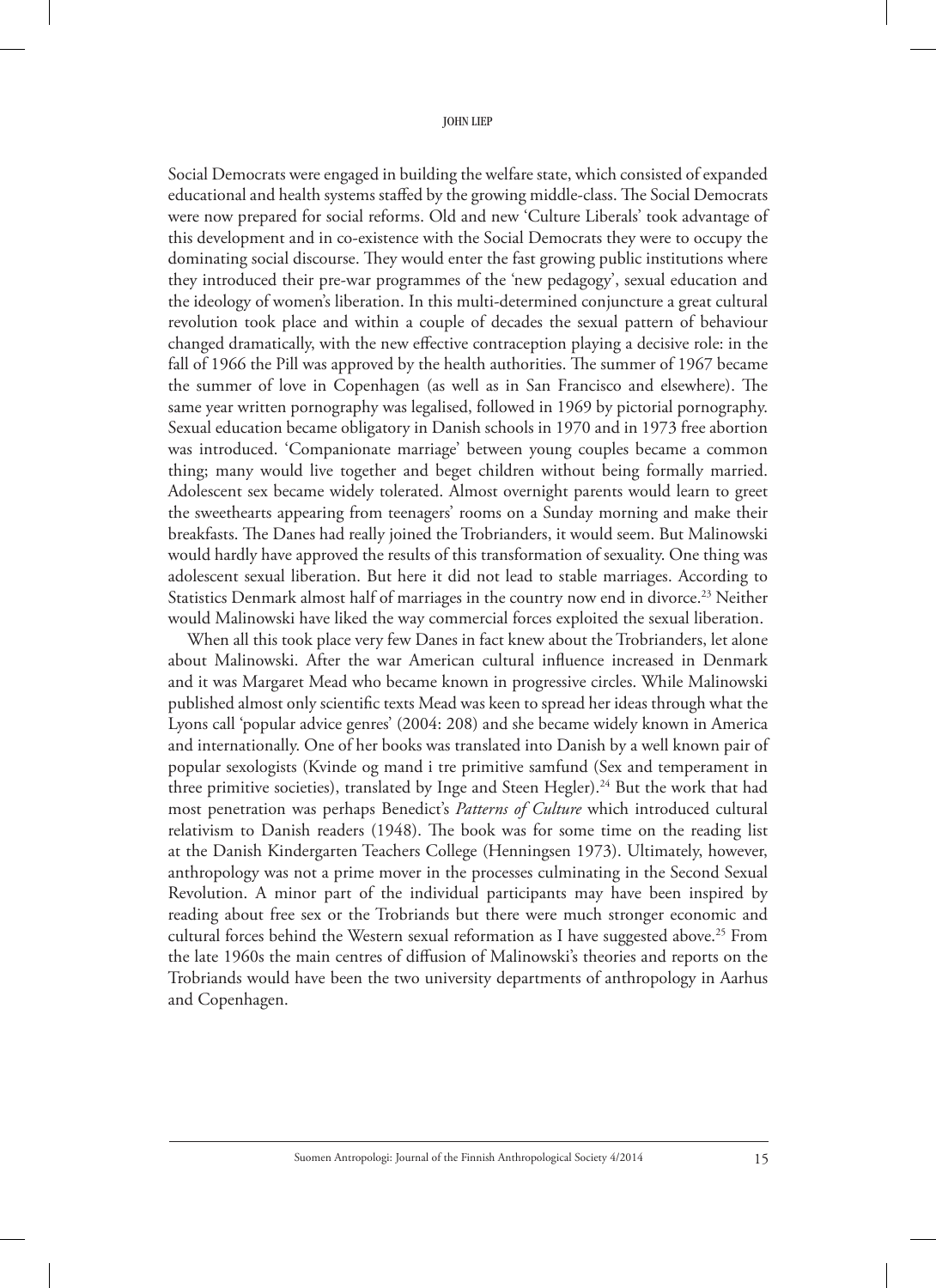## *Epilogue: back to the Trobriands*

I have one last example to report. Here I played a minor role myself. In the late 1960s I taught a course on economic anthropology at my institute at the University of Copenhagen as a student instructor. Among my students was, for a short time, a man about my own age. His name was Jørgen Leth, at that time already a journalist and a poet. In a seminar about the kula exchange I introduced Malinowski and also discussed his sexual studies in the Trobriands and his engagement with psychoanalysis. Leth showed a keen interest in Malinowski but he soon dropped out of anthropology. During the following years I heard about him from time to time as he became noted as an avant-garde poet and filmmaker. Having written poetry and made films about sport he later worked annually for a major Danish TV channel as a cultural sports reporter on the *Tour de France*—a kind of pneumatic kula ring, one could say. He also got the reputation of being a hedonist and aesthete. Twenty years after I first met him, Jørgen Leth suddenly entered my office at the institute. He wanted to make a film in the Trobriands and asked for guidance on how to obtain a visa for Papua New Guinea. He did indeed go to the Trobriands, but he seemed to have arrived there in a season of little feasting and ritual life.<sup>26</sup> At the end he only used a small part of his material that came out of his project in the film. It was called *Notes on Love* and released in 1989. To me the film was very high-brow and rather boring. It mixed scenes of courting European couples with scenes of Trobriand village life, girls being painted for dancing and portraits of Trobrianders in front of a white screen like the photographs of racial types made by old time anthropologists. There was one scene, however, that made an impression on me. After a drive to a Trobriand village Leth had included a couple of the now famous stills of Malinowski importuning the natives. The background music was the adagio of Schubert's quintet in C major. In the voice-over one heard the poets chanting recitation: 'I travel out to the islands. To begin somewhere (…) to begin somewhere. It is 70 years since Malinowski was here. He slept in his tent. He woke up in the morning. He talked with the natives. He collected his material. He would describe love. That was his project. Malinowski is my hero'. Here was indeed a poet of the sexual revolution who, at least for a brief time, 'joined' Bronislaw Malinowski and the Trobrianders.

## Acknowledgments

This article is an expanded version of a paper given in a workshop in honour of Gunter Senft on his  $60<sup>th</sup>$  birthday in the Institute of Psycholinguistics at the University of Nijmegen in August 2012. The essay could as well be called 'Waiting for Michael Young' whose second volume of his great Malinowski biography will hopefully explore the theme of the first part of this paper much more thoroughly. The paper could not have been written without the thorough research of Andrew and Harriet Lyons in their excellent book *Irregular connections: a history of anthropology and sexuality*, 2004. I have also had much help from a book by Lea Korsgaard, *Orgasmeland*, which appeared this year, just as I had thought I had finished the article.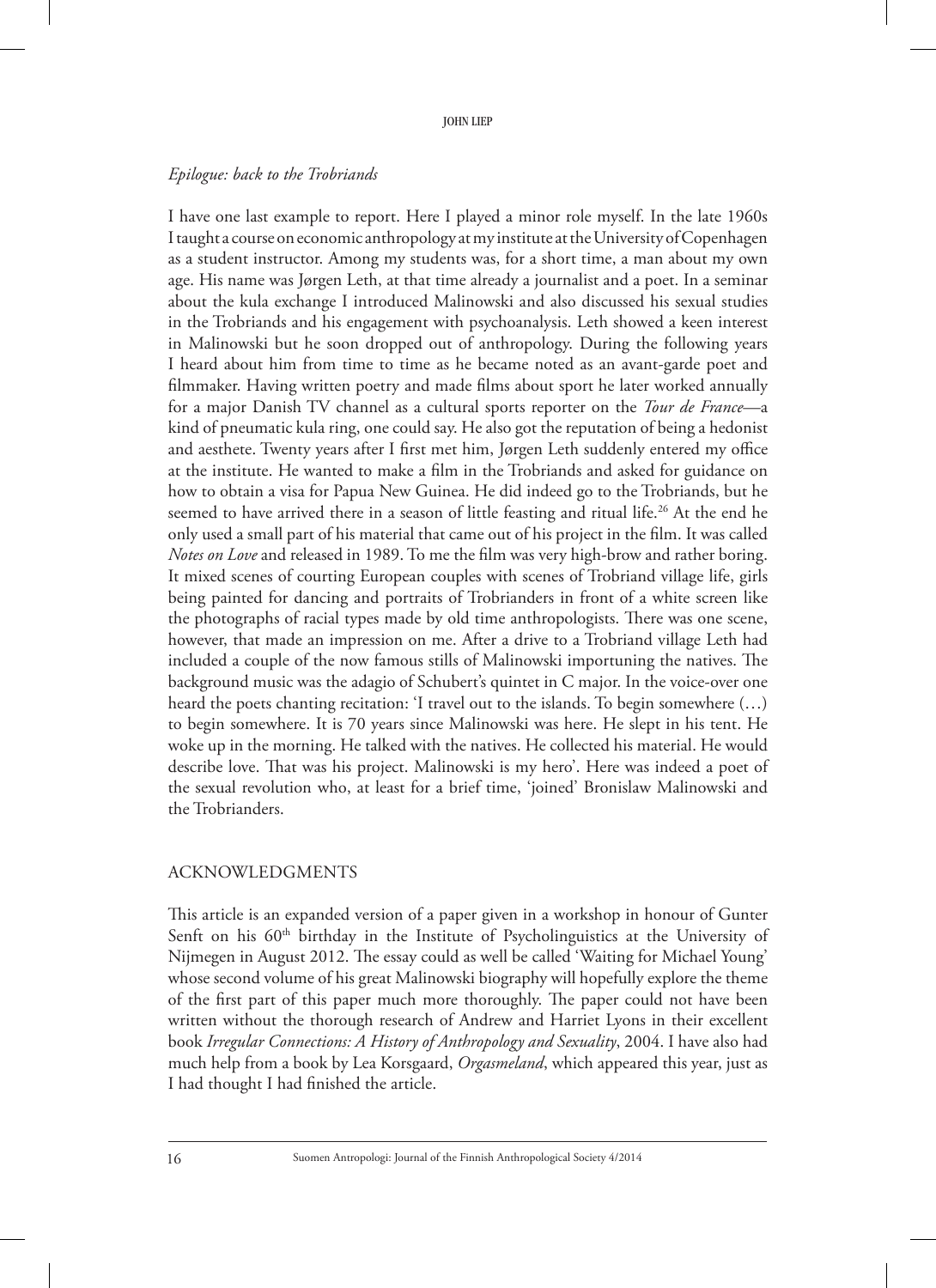#### **NOTES**

# ................................................................................................................................................................

<sup>1</sup> In 1924 he first obtained a secure position as Reader at the London School of Economics (L.S.E.). He was elected Professor in Social Anthropology at the L.S.E. in 1927.

<sup>2</sup> *Imago* was a psychoanalytic journal dedicated to cultural and literary studies edited by Otto Rank.

<sup>3</sup> Odgen was also the editor of the celebrated anthology *The Meaning of Meaning* to which Malinowski was a contributor.

<sup>4</sup> Malinowski's assertion of Trobriand ignorance of biological paternity has been received with enthusiasm by liberal and feminist social reformers but much debated among anthropologists. Leach argued that the Trobriand case does not evince a native ignorance of the facts of life but represents a matrilineal dogma about descent (1966). Weiner notes that a Trobriand child's substance is derived from the blood of the mother, but the growth and form of the child depends on the father's sexual intercourse with his wife during pregnancy (1976: 122–3). Powell was told that the man's semen coagulates with the woman's blood in a 'clot' which a spirit child enters. This was 'women's and children's talk' while the denial of men's part in conception was men's talk, valid in formal situations such as land ownership (Powell 1956: 277–78, quoted in Leach 1966: 48). Senft reported that women on Kayleula Island close to the main Trobriand Island talked about contraceptive plant remedies they used in connection with sexual intercourse (1999: 15–17).

<sup>5</sup> Powell (1969: 192) and Weiner (1976: 42) note that many or most young men in fact stay in the hamlet of their father. Weiner argues that only those few men who are heirs to the status of lineage headman reside avunculocally. Powell argues that authority over young children resides in the father and not the mother's brother, who according to the brother-sister tabu against cross siblings meddling in each other's sexual behaviour is barred from taking any interest in his sister's domestic affairs (1969: 184).

<sup>6</sup> This article was also issued separately the same year under its own cover by Internationaler Psychoanalytischer Verlag, Leipzig, Wien and Zurich.

 $7$  Malinowski actually once used the phrase 'big sex' in a letter to his wife. Otherwise, they referred to the book as 'the Sex Book', and even 'S.O.S.' (Michael Young, personal communication to the editor).

The society was a well-known forum of non-conformist debate with a number of prominent speakers over the years.

<sup>9</sup> Malinowski and Elsie had considered the school for their oldest child, but Elsie wrote 'For any sake, don't let Jósefa in for the School for Illegitimate Parenthood!' (Wayne 1995: 126).

<sup>10</sup> I regret that I failed to note the reference for this piece of information.

 $11$  I believe that Fortes put his statement about 'novelists' rather strongly. I have found only one such: a mention of Trobriand conception (and of 'the savages of Samoa') in *Brave New World* by Aldous Huxley (1932: 44). Aldous Huxley, a brother of Julian Huxley, was an acquaintance of Malinowski when the latter stayed with his family in southern France during a sabbatical in 1931–32 (Wayne 1995: 161). Fortes's rather ironic formulation shows that in 1957 when it was published, the theme of sex was no

longer *comme il faut* among British social anthropologists. 12 The article was reprinted in the posthumous anthology of Malinowski essays, *Sex, culture and myth*, 1962.

<sup>13</sup> This article was incorporated as a chapter under the title 'The family past and present' in the posthumous collection *Sex, Culture, and Myth* (1962: 36–41).

<sup>14</sup> Marie Bonaparte financed the field research before the war of the Hungarian anthropologist Géza Roheim in central Australia and on Fergusson Island in the Massim in Papua (Kristensen 2006: 237). Roheim was a more orthodox Freudian and did not support Malinowski's theory of a matrilineal complex. Marie Bonaparte's son was Prince Peter of Greece and Denmark who became a student of Malinowski. He did field research in India and Tibet before the Second World War and wrote his Ph.D. at the L.S.E. on polyandry after the war (Peter 1963).

<sup>15</sup> Apart from his encounter with Reich's disciples Malinowski of course also took part in the conference's functions. Raymond Firth told my professor, Johannes Nicolaisen, that after the conference dinner

Suomen Antropologi: Journal of the Finnish Anthropological Society 4/2014 17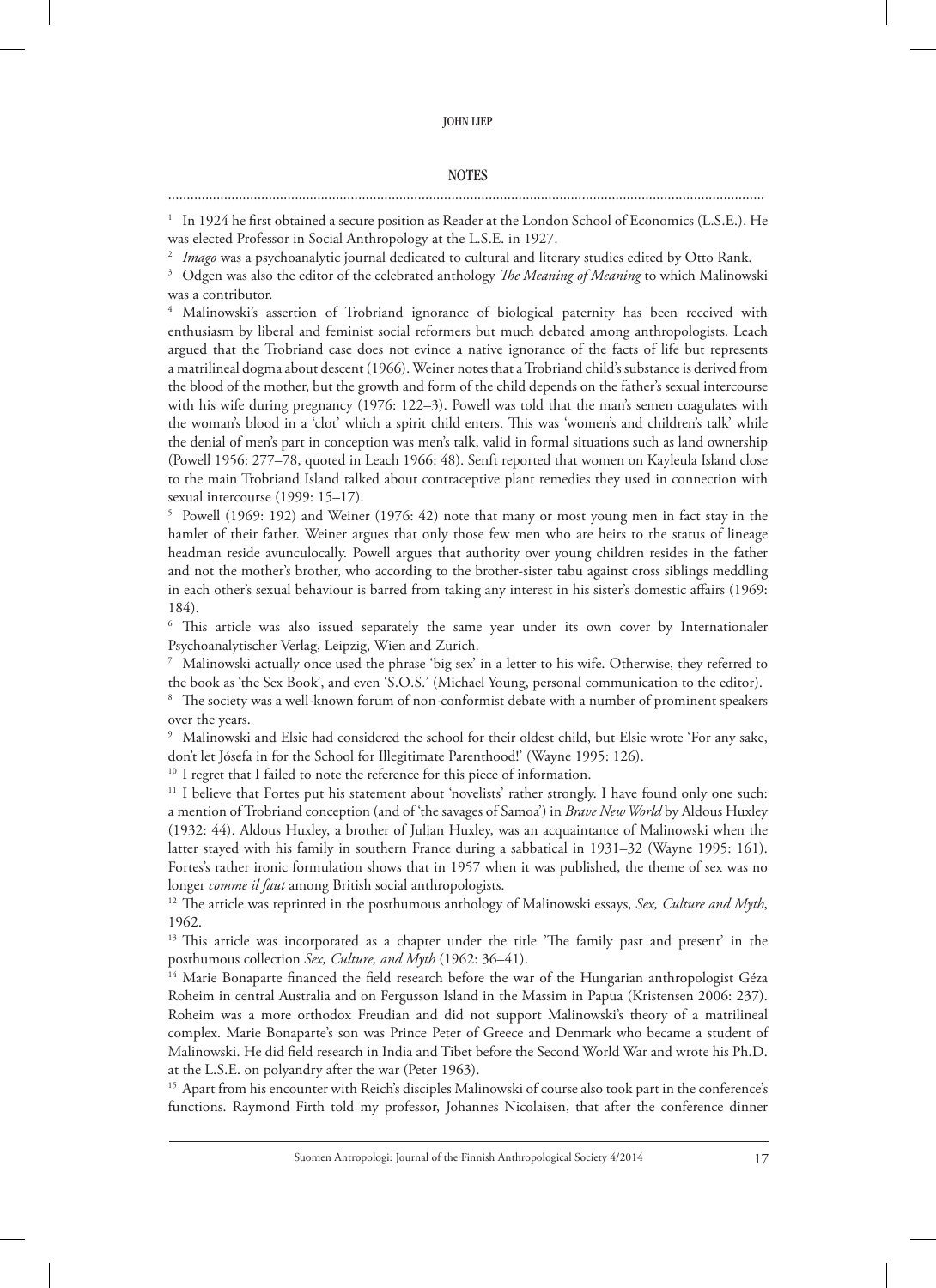in the Tivoli Gardens Malinowski had with enthusiasm smashed crockery at the Merry Kitchen booth in the gardens.

<sup>16</sup> The following sketch of Reich's life is based on Sharaf 1983.

<sup>17</sup> Among the most notable of Reich's books were *Die Funktion des Orgasmus* (1927), *Character Analysis* (1933) and *Die Massenpsychocologie des Faschismus* (1933).

<sup>18</sup> Thus there is in the Trobriands a rather unheeded echo of the 'sacred maid' complex of western Polynesia (see Ortner 1981: 371–73).

<sup>19</sup> During an illegal sojourn of some months in a summer resort north of Copenhagen in 1934 Reich again led some seminars.

<sup>20</sup> The number of participants in the Ryparken seminar has been estimated as up to 50.

<sup>21</sup> There was even an opposed group of adherents of orthodox Freudianism in competition for control of the journal *Sex og Samfund*. (Elbrønd-Bek and Ravn 1975: 15–17).

<sup>22</sup> In Danish this intellectual movement is called *kulturradikalismen* and its adherents *kulturradikale*. But the English word 'radical' lies more to the left, closer to 'extremist', on a continuum from the political right to the political left, than it does in Danish. I have therefore chosen to call the broader Danish movement 'culture liberals' while the sexpol group may rightly be called 'radicals'.

<sup>23</sup> http://www.dst.dk/pukora/epub/Nyt/2013/NR139\_1.pdf

<sup>24</sup> Her book on adolescent sexual life in Samoa (Mead 1928) was, however, never translated into Danish. <sup>25</sup> This section has benefited from reading the chapter 'Culture liberalism and the welfare society' by Peter Madsen (2001).

<sup>26</sup> I made the same mistake in 1980 when I visited the Trobriands after the annual feasting period of the *milamala* in October 1980.

#### **REFERENCES**

**Benedict, Ruth** 1948. *Kulturmønstre*. Copenhagen: Fremad.

**Elbrønd-Bek, Bo & Ole Ravn** (eds). *Sex og Samfund*. (Sex and Society.) København: Fremad.

**Ellis, Havelock** Sex og samfund—medarbejdere, historie, ideologi (Sex and Society—Contributors History, Ideology.)

**Ellis, Havelock** 1929. Introduction. In V.F. Calverton and Samuel D. Schmalhausen (eds),

*Sex in Civilization*. New York: The Macaulay Company.

**Ellis, Havelock** 1930. Perversion in Childhood and Adolescence. In V.F. Calverton and Samuel D.

Schmalhausen (eds), *The New Generation*. New York: The Macaulay Company.

**Ellis, Havelock** *More Essays on Love and Virtue*. New York: Doubleday, Doran.

**Firth, Raymond** 1981. Bronislaw Malinowski. In Sydel Silverman (ed.), *Totems and Teachers:* 

*Perspectives on the History of Anthropology*. New York: Columbia University Press.

**Fortes, Meyer** 1957. Malinowski and the Study of Kinship. In Raymond Firth (ed.), *Man and Culture: an Evaluation of the Work of Bronislaw Malinowski*. London: Routledge and Kegan Paul.

**Jones, Ernest** 1925. Mother-right and the Sexual Ignorance of Savages. *International Journal of Psychoanalysis* 6, part 2: 109–30.

**Korsgaard, Lea** 2014. *Orgasmeland: Da den seksuelle revolution kom til Danmark*. Copenhagen: Gyldendal.

**Kristensen, Steen** 2006. *Freud har sagt: prinsesse Marie Bonaparte, Sigmund Freud og prins Georg af Grækenland og Danmark*. København: Gyldendal.

**Leistikow**, **Gunnar** 1937. Hvem gavner seksualmoralen? In Elbrønd-Bek, Bo & Ole Ravn (eds), *Sex og Samfund*. København: Fremad.

**Leth, Jørgen** 1989. *Notater om kærligheden (Notes on Love)*. Jørgen Leth Productions, Columbus Film. **Lyons, Andrew P. and Harriet D**. 2004. *Irregular Connections: A History of Anthropology and Sexuality*. Lincoln: University of Nebraska Press.

18 Suomen Antropologi: Journal of the Finnish Anthropological Society 4/2014